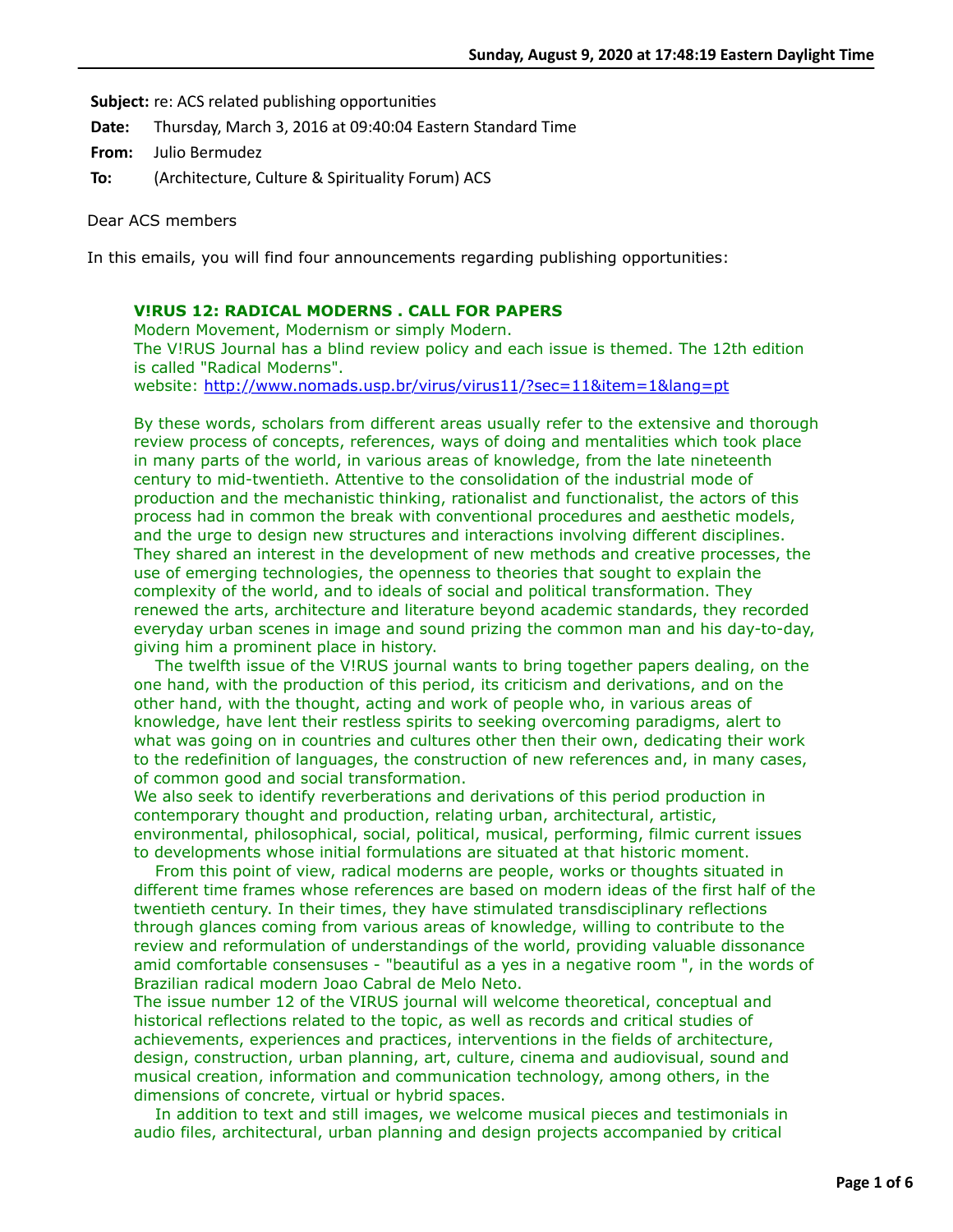reflection, photo essays, animations, videos and short films, slide shows, interviews, considering Nomads.usp's interest in exploring the potential use of digital media for academic communication.

Contributions will be received at the journal website until March 6th, 2016, according to the guidelines for authors, available at em

www.nomads.usp.br/virus/submissao\_submission.php.

<[http://www.nomads.usp.br/virus/submissao\\_submission.php](http://www.nomads.usp.br/virus/submissao_submission.php)>

### **IMPORTANT DATES**

\_December 2015: first call for papers

\_February 2016: second call for papers

**\_March 6th, 2016: deadline for receipt of papers**

\_April 25th, 2016: sending acceptance information and adjustment requests to authors

\_May 15th, 2016: deadline for receiving the original version of the final work (in Portuguese, English or Spanish) with requested adjustments

\_May 30th, 2016: deadline for receiving the translated version (Portuguese or English)

\_July 2016: release of V!RUS 12

================================================= =================================================

### **The Art of Architecture: Hand Drawing and Design**

*Conference at the University of Notre Dame School of Architecture | September 29 – October 1, 2016* 

### **Call for Papers**

Submissions are being accepted for consideration. Suggested topics include hand drawing as it relates to education, practice, and architectural history. Please submit a 200 word abstract and a CV to [dstroik@nd.edu](applewebdata://4109D75D-1849-4106-9BCF-BC8A382C119B/dstroik@nd.edu) by **March 31, 2016**. Accepted papers will be notified by May 1.

For more information, visit<http://artofarchitecture.nd.edu/call-for-papers-2/>

================================================= =================================================

## **Call for Papers and Projects**

**DIALECTIC,** a refereed journal of the School of Architecture, CA+P, University of Utah

### **Dialectic V: The Figure of Vernacular in Architectural Imagination Deadline:** June 1st, 2016

**Requirements:**

Abstract (350 words) Short CV

The School of Architecture at the University of Utah has a longstanding commitment to place-based architecture and defining the contours of the illusive concept of the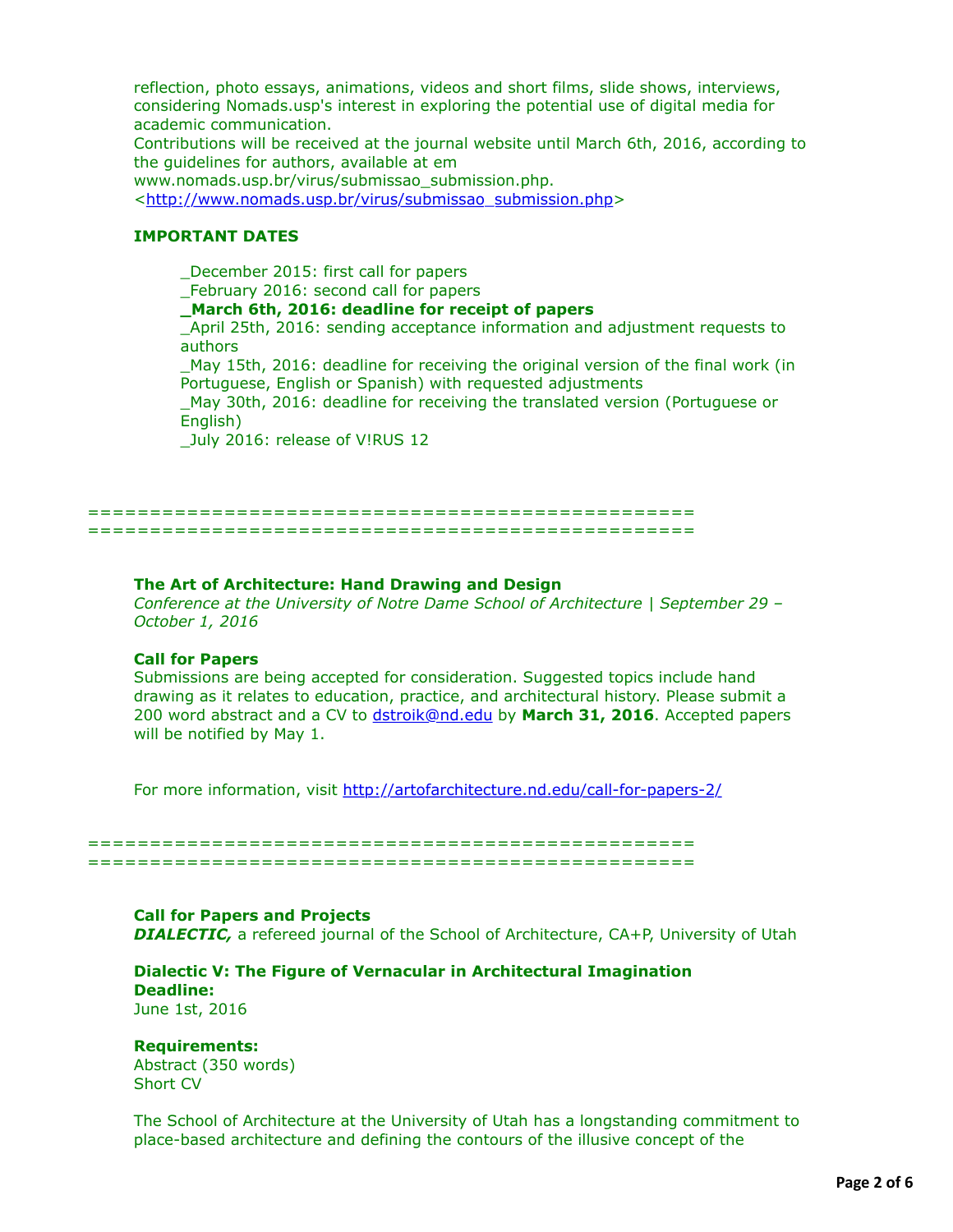American West. *Dialectic* V invites contributions that explore the vernacular afresh: as a quantifiable phenomenon, as an analytical category, and as an ethical stance. The editors of the journal welcome new takes on questions including but not limited to the definition, the role, and the challenges of the study of the vernacular.

 The contemporary emphasis on locality and the creative expression of time-tested know-how of "common folk" comes out of modern and postmodern valorization of cultural plurality. The turn to regionalism in architecture—whether critical or romantic, principled or a cynical tool to brand a place or pedagogy—is intimately wound up with the perception of capitalism and mass media as either suppressing or manipulating disparate cultural identities, local practices, or complex histories. Scholars like Thomas Hubka, Thomas Carter, and Dell Upton have shown connections between modernist and vernacular practices and how they anticipate each other. It should therefore not be surprising that schools like Utah attend to the lived environment of ordinary folk and look askance at the dazzling acrobatics of global starchitects as a naïve continuation of the modernist legacy. This stance produces and reinforces another ideal: a commitment to community engagement. It provides a framework for foregrounding humble but profound projects and modes of practice that give voice to those overlooked by spaces bleached of memory and rationally produced as commodity for glossy magazines and mass tourism.

 However, the vernacular is not necessarily or inevitably a progressive concept. Tania Li and Jane M. Jacob have demonstrated the use of vernacular and indigenous as cognitive categories by colonial administrators to map territories and classify populations for a myriad of exploitative goals. Well meaning donor agencies like the World Bank in turn, perpetuating the same governmental strategies have deployed these same concepts as heuristic devices for denigrating certain people as bounded groups, fixed "forever in place." In Germany, a racial lens exalted the thatch roofs of its countryside as a proof of an immutable superior nature of German volk. Later all across the Middle East, the progressive ideal of cultural diversity has been leveraged to erect caricatures of walled cities aimed at self-orientalization and maintaining traditional gender and class inequities. The vernacular is an unstable concept—always vulnerable to reduction and capture as cultural commodity and/or uncritical ideology.

 What then is the vernacular? Is it foremost an economic entity or a cultural one? Does it refer to a process, language, or an image? Does it signify an object or its background? Is it a heuristic term for "no logo" buildings, or is it a brand and a style in and of itself? Who are the actors involved in the making of the so-called vernacular? What are the different ways it has been instrumentalized in design practice and policy decisions—for example by framing insights into native landscape intelligence and responses to climate? Or does vernacular simply stand in for a life style—growing, building, and buying, local whether as principle or fashion. Is it related to the 'greening' of commerce and consumption? Or is it a futile, perhaps reactionary resistance to the elision of place and place-based practices by globalized circulation of goods, ideas, people, and materials? These questions highlight the vernacular as an active and multifaceted term.

 We would entertain papers or projects that ask: What is the value of marking the boundary between design produced according to disciplinary and extra-disciplinary criteria? What about architects like Hasan Fathi "reproducing" vernacular and his followers perpetuating the approach? We would welcome proposals to document the Disneyfied use of the vernacular works in current tourism economies? How has a strategic deployment of vernacular studies in the history and theory of architecture operated? How could it? What does it mean to activate the distinction between pedigree and non-pedigree architecture today? Do the tacit structures of software and computation imply a digital vernacular? What is the vernacular of 20th century? Is it constituted by the low cost trailers offered by HUD in the United States and other agencies in different parts of the world or does the stick-frame American suburb qualify, and what does this say about how the vernacular is classed? Are ubiquity and absence of a professional architect all that are required, or is a specific depth of history required? If so, what does this do to the association of vernacular with the voices from below?

 The editors value critical statements and alternative practices. We hope to include instructive case studies and exciting models for professional practice. Possible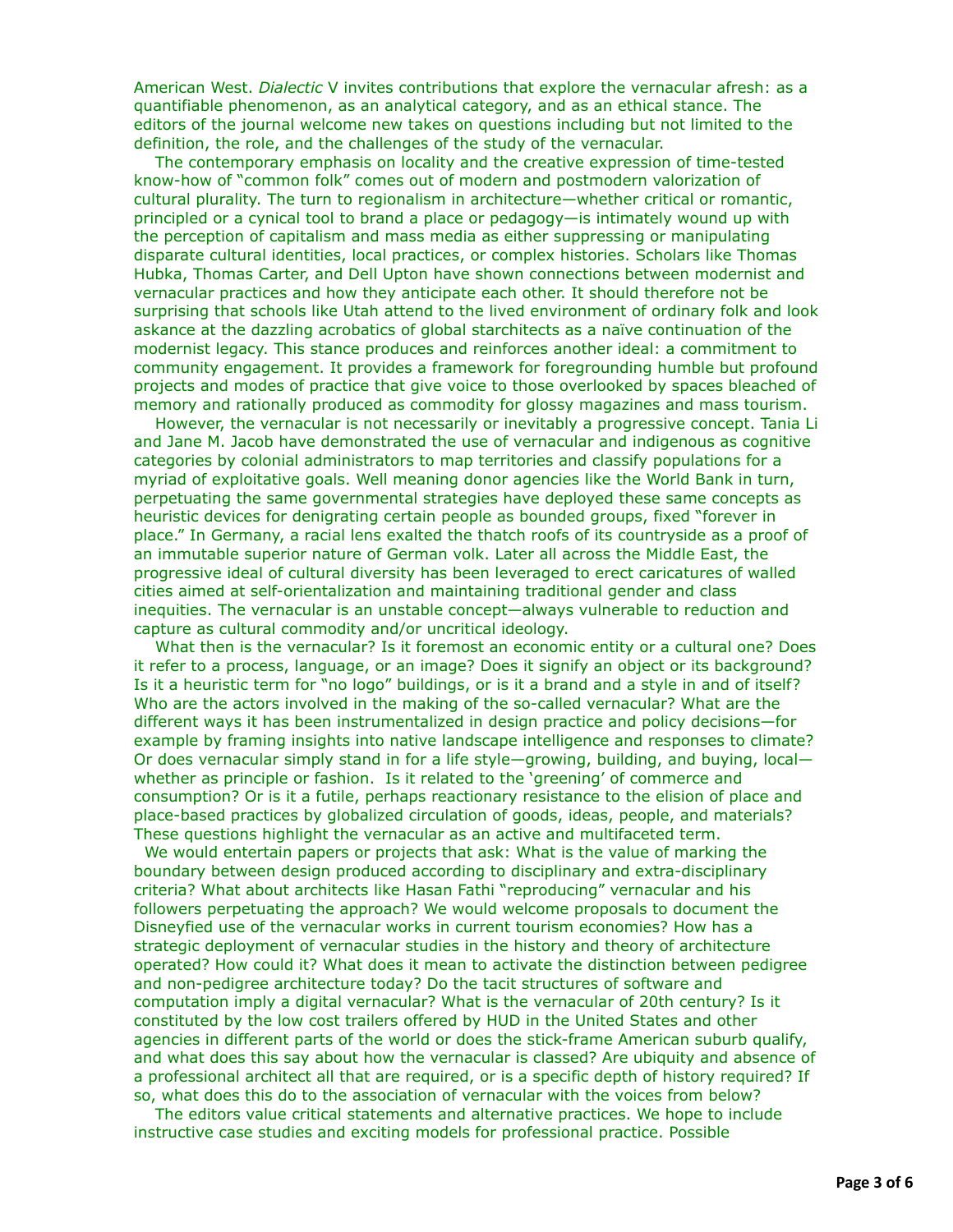contributions may also include mapping of ongoing debates across the world, book, journal, exhibition and new media reviews. Please send abstracts of 350 words and short CVs to Shundana Yusaf [shundana@arch.utah.edu](applewebdata://4109D75D-1849-4106-9BCF-BC8A382C119B/shundana@arch.utah.edu) [<mailto:shundana@arch.utah.edu>](mailto:shundana@arch.utah.edu) and Ole Fischer [fischer@arch.utah.edu](applewebdata://4109D75D-1849-4106-9BCF-BC8A382C119B/fischer@arch.utah.edu) <<mailto:fischer@arch.utah.edu>> by **June 1, 2016**.

 Accepted authors will be notified by June 15th. Photo essays with 6-8 images, creative comment, art-work, and full papers of 2500-3500 words must be submitted by August 15, 2016, (including visual material, endnotes, and permissions for illustrations) to undergo an external peer-review process. This issue of *Dialectic* is expected to be out in print by September 2017.

#### ////////////////////

**DIALECTIC** a refereed journal of the School of Architecture, CA+P, University of Utah ISSN: 2333-5440 (print) ISSN: 2333-5459 (electronic)

================================================= =================================================

#### **Politics, Money and Sport: Spaces, Places and Mega-Events The Sport Project: Probing the Boundaries: 5th Global Meeting** Call for Presentations 2016

Tuesday 13th September – Thursday 15th September 2016 Mansfield College, Oxford, United Kingdom

Sport is a key space for the construction of identity, belonging and community, a place for meaning-making. Every year sports events are hosted and won by communities and nation-states. Every year people do sports or watch sports in diverse spaces: sports grounds, fields, back streets and parks. But what are the political economies of sports and mega-events: are they sources of corruption? Places for reform? Forces for good?

 Sport is one of the most divisive arenas in today's political economies, simultaneously providing both positive opportunities for athletes to succeed, fans to cheer and economies to prosper and negative outcomes such as doping and match-fixing disgraces, corruption in governance and mega-event host city selection processes sometimes rife with scandal.

 The integrity of sport, sport-governing bodies, officials, athletes, media, and host cities are called into question on an almost daily basis, while at the same time we champion excellent performances and achievement of athletes and teams. Governing bodies investigate and promise reforms, such as IOC's Agenda 2020 and recent FIFA candidates' election rhetoric in the midst of rapidly rising costs of event hosting, especially mega-events. Under-girding these issues at times is their relationship to sporting spaces and sports geographies as well as the transformative potential of sport.

 For this conference, we invite academics, researchers, activists, theorists, policymakers, journalists and practitioners to critically discuss and present interdisciplinary approaches to examining the political economies and spaces surrounding, influencing and affected by sports, mega-events and/or corruption. Is sport a positive force or a place endemic with corruption? We are interested in interdisciplinary approaches to the study of space, sport generally or mega-events specifically and either corruption or positive outcomes at the intersections of academic disciplines and subject fields, and invite contributions from those who approach their work on the political economies of mega events and/or corruption in sport through an inter-disciplinary lens. We especially welcome voices from beyond the academic boundaries, news from those involved in sport or writing about sport. We also include in that invitation those active in campaigns: against corruption in sport, for positive outcomes from mega-events, as well as against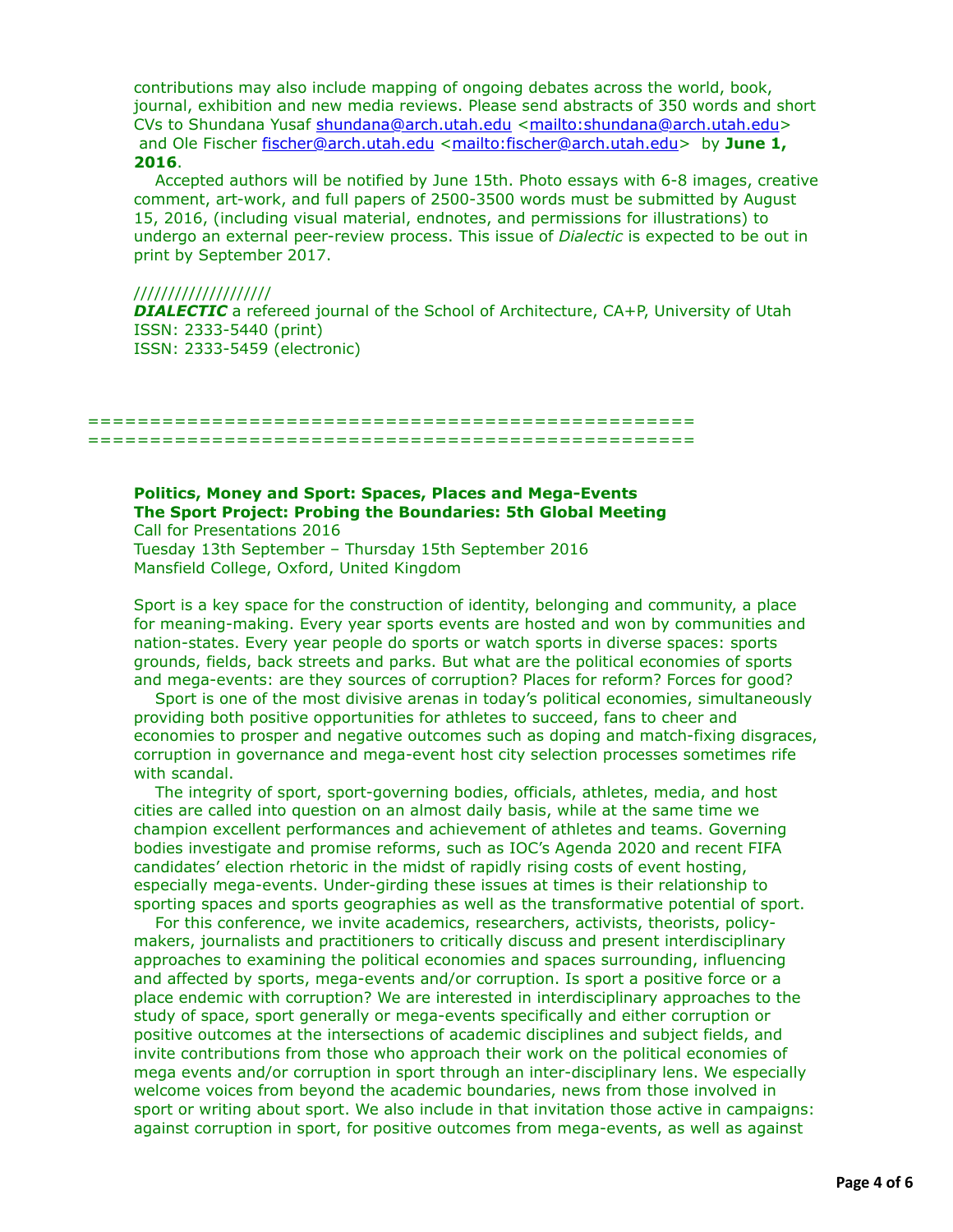scandals in doping, betting, host city selection, etc.

 The aim of this conference is to develop an active network of academics, practitioners and campaigners with an interest in the political economies of mega-events and/or corruption in sport. By political economies of mega events we mean the ways in which we might understand mega events as both influencing and influenced by the complex financial and political nexuses in which they occur. Corruption in sport is a wide topic, encompassing many areas and disciplines. We invite abstracts with interdisciplinary approaches that examine these intersections from a variety of traditions, commenting on themes such as:

- The motivations and rhetoric behind host city bids, especially in light of the astronomical rise in mega-event hosting costs.

- The relationship between sport/sport events and place

- Integrity, sport scandals and corruption in doping, match fixing, bribery, election rigging, etc.

- Reform movements in sport and mega-events such as Agenda 2020 and FIFA election rhetoric.

- Understanding the social and political potential of sport spaces – can sports spaces be places where social divisions are broken down? Who controls sports spaces?

- How sport intersect other spaces – cultures, communities, societies and nation-states - Geographies and politics of sporting bodies – the growth and development of sports organisations

#### Call for Cross-Over Presentations

The Sport project will be meeting at the same time as a project on Cars In/Of Culture and another project on Roots and Legacies. We welcome submissions which cross the divide between both project areas. If you would like to be considered for a cross project session, please mark your submission "Crossover Submission".

Further details can be found at the conference website:

[http://www.inter-disciplinary.net/probing-the-boundaries/sport/research-streams/sport](http://www.inter-disciplinary.net/probing-the-boundaries/sport/research-streams/sport-probing-the-boundaries/call-for-papers/)probing-the-boundaries/call-for-papers/

Details of our review policy can be found here:

[http://www.inter-disciplinary.net/probing-the-boundaries/sport/research-streams/sport](http://www.inter-disciplinary.net/probing-the-boundaries/sport/research-streams/sport-probing-the-boundaries/call-for-papers/details/)probing-the-boundaries/call-for-papers/details/

What to Send

300 word abstracts, proposals and other forms of contribution should be submitted by Friday 8th April 2016.

All submissions be minimally double reviewed, under anonymous (blind) conditions, by a global panel drawn from members of the Project Team and the Advisory Board. In practice our procedures usually entail that by the time a proposal is accepted, it will have been triple and quadruple reviewed.

You will be notified of the panel's decision by Friday 22nd April 2016. If your submission is accepted for the conference, a full draft of your contribution should be submitted by Friday 5th August 2016.

Abstracts may be in Word, RTF or Notepad formats with the following information and in this order:

a) author(s), b) affiliation as you would like it to appear in programme, c) email address, d) title of proposal, e) body of proposal, f) up to 10 keywords. E-mails should be entitled: Sport Abstract Submission

Where to Send